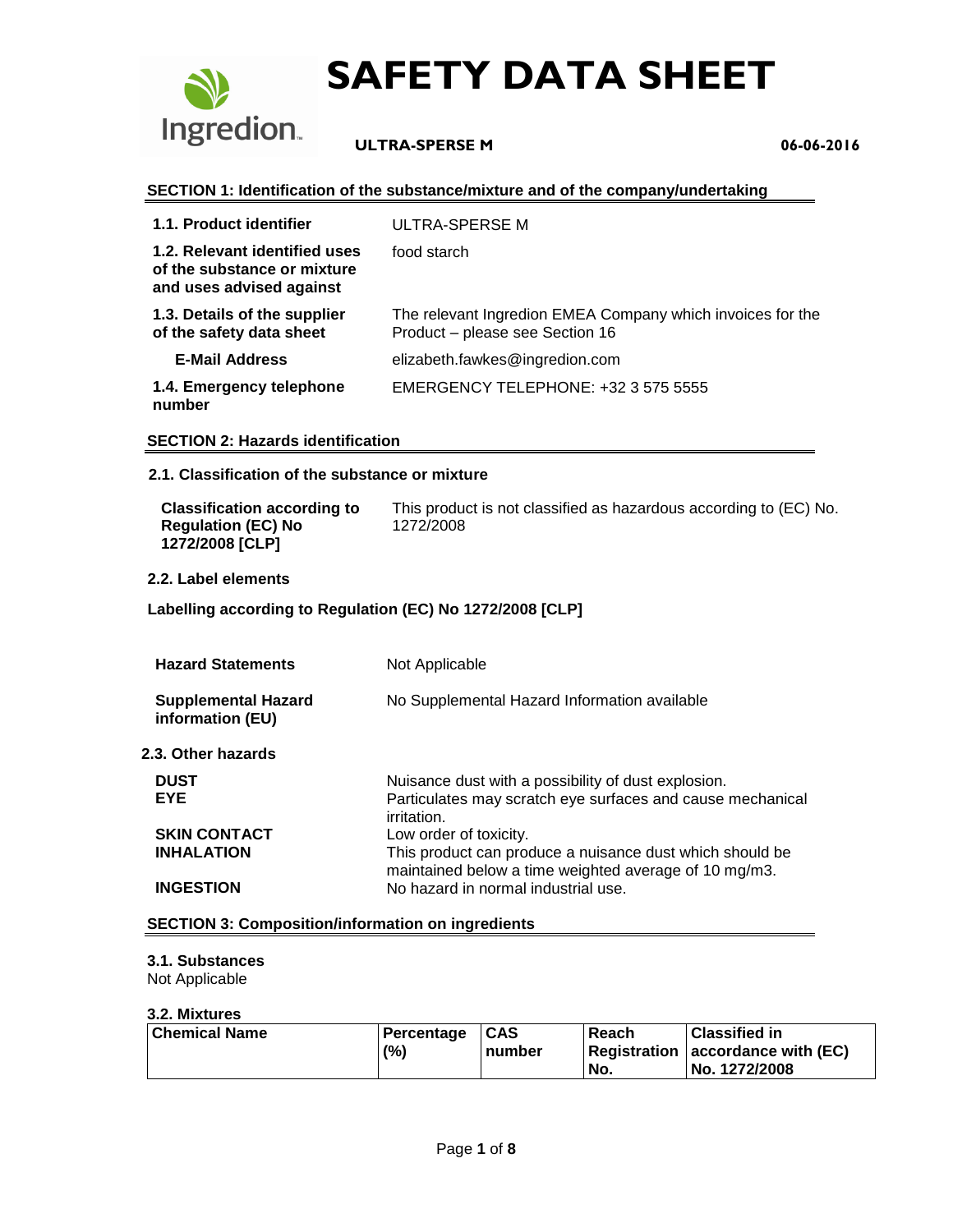

 **ULTRA-SPERSE M 06-06-2016**

| $\cdots$<br>This product is not classified as |  |  |
|-----------------------------------------------|--|--|
| hazardous                                     |  |  |

#### **See Section 16 for full text of hazard statements.**

#### **SECTION 4: First aid measures**

| 4.1. Description of first aid measures |                                                                                                                                                       |
|----------------------------------------|-------------------------------------------------------------------------------------------------------------------------------------------------------|
| <b>Inhalation</b>                      | Remove patient from exposure.                                                                                                                         |
| Eye contact                            | Remove particles by irrigating with eye wash solution or clean water,<br>holding the eyelids apart. If symptoms develop, obtain medical<br>attention. |
| <b>Skin contact</b>                    | Wash skin with soap and water.                                                                                                                        |
| Ingestion                              | None required. If symptoms develop, obtain medical attention.                                                                                         |
| Self-protection of the first<br>aider  | Not available                                                                                                                                         |

#### **4.2. Most important symptoms and effects, both acute and delayed Symptom** Possible physical irritant from dust particles.

#### **4.3. Indication of any immediate medical attention and special treatment needed Notes to the physician** No further first aid information is available.

#### **SECTION 5: Firefighting measures**

#### **5.1. Extinguishing media**

| Suitable extinguishing<br>media   | CO <sub>2</sub> Dry Chemical Foam Water Fog |
|-----------------------------------|---------------------------------------------|
| Unsuitable Extinguishing<br>Media | None known.                                 |

#### **5.2. Special hazards arising from the substance or mixture**

| Fire and/or Explosion       | Minimum ignition temperature of dust cloud- approx. 390 C. Minimum |
|-----------------------------|--------------------------------------------------------------------|
| Hazards                     | explosive concentration-approx. 62 mg/l. Minimum energy to ignite  |
|                             | cloud by electrical spark-approx. 0.045 joules.                    |
| <b>Hazardous Combustion</b> | Thermal decomposition could produce carbon monoxide, carbon        |
| <b>Products</b>             | dioxide, and unidentified organic compounds.                       |

#### **5.3. Advice for firefighters**

| Fire Fighting Methods and | No special procedures are required. |
|---------------------------|-------------------------------------|
| Protection                |                                     |

#### **SECTION 6: Accidental release measures**

#### **6.1. Personal precautions, protective equipment and emergency procedures**

For non-emergency personnel Non-emergency personnel should be kept clear of the area.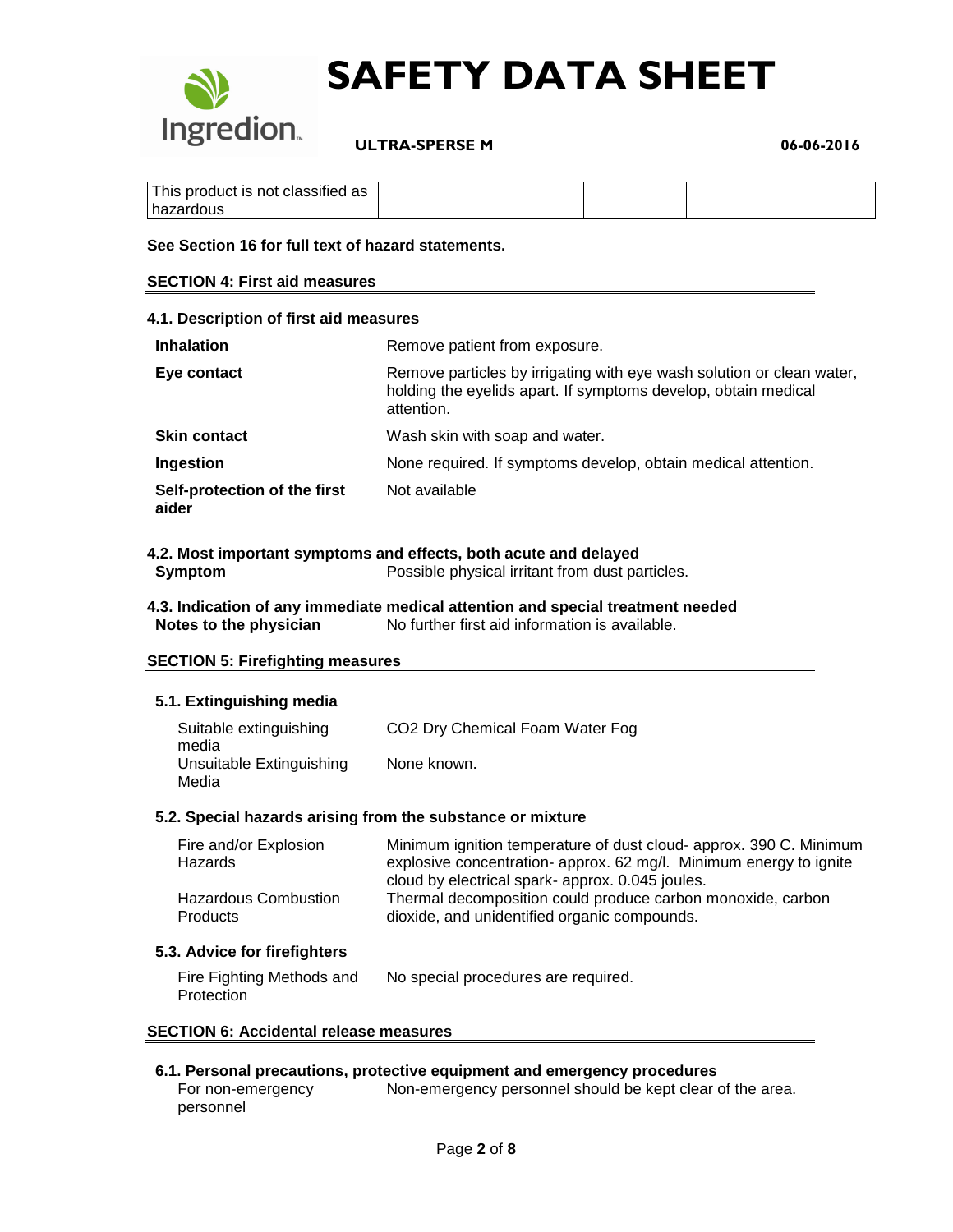

## **ULTRA-SPERSE M 06-06-2016**

| For emergency responders                                        | Use personal protective equipment as required.                                                                                                                           |
|-----------------------------------------------------------------|--------------------------------------------------------------------------------------------------------------------------------------------------------------------------|
| 6.2. Environmental<br>precautions                               | Not available                                                                                                                                                            |
| 6.3. Methods and material<br>for containment and<br>cleaning up | Normal precautions for "nuisance dust" should be observed. Avoid<br>prolonged inhalation of dust. Sweep up or vacuum up and place in<br>suitable container for disposal. |
| 6.4. Reference to other<br>sections                             | See Section 8 for appropriate personal protective equipment. See<br>Sections 2 and 7 for additional information on hazards and<br>precautionary measures.                |

#### **SECTION 7: Handling and storage**

| 7.1. Precautions for safe<br>handling                                   | Store in a clean, dry, well ventilated warehouse away from odorous<br>materials.                                                                     |
|-------------------------------------------------------------------------|------------------------------------------------------------------------------------------------------------------------------------------------------|
| 7.2. Conditions for safe<br>storage, including any<br>incompatibilities | Ambient. Store in a clean, dry, well ventilated warehouse away from<br>odorous materials.                                                            |
| Special Sensitivity:                                                    | No special sensitivity.                                                                                                                              |
| Sensitivity to Mechanical<br>Impact:                                    | No.                                                                                                                                                  |
| Sensitivity to Static<br>Electricity:                                   | Yes                                                                                                                                                  |
| Other precautions:                                                      | Use care to minimise dust generation in normal use conditions.<br>Avoid dispersing the powder in the air. Prevent build-up of powder on<br>surfaces. |
|                                                                         | Mechanical handling of the powder on inadequately grounded<br>equipment can result in static electrical discharges.                                  |
| Materials to avoid:                                                     | None known.                                                                                                                                          |
| 7.3. Specific end use(s)                                                | food starch                                                                                                                                          |

#### **SECTION 8: Exposure controls/personal protection**

#### **8.1. Control parameters**

#### **Occupational Exposure Limits (TWA)**

| <b>COMPONENT</b> | <b>EXPOSURE LIMITS</b>         | EC INDICATIVE<br>OCCUPATIONAL EXPOSURE<br>LIMIT VALUES |
|------------------|--------------------------------|--------------------------------------------------------|
| Starch           | 10 mg/m3 TWA (total inhalable) | Not available                                          |
|                  | 4 mg/m3 TWA (respirable)       |                                                        |

#### **8.2. Exposure controls**

**Appropriate Engineering** 

General.

**controls**

**Personal protective equipment**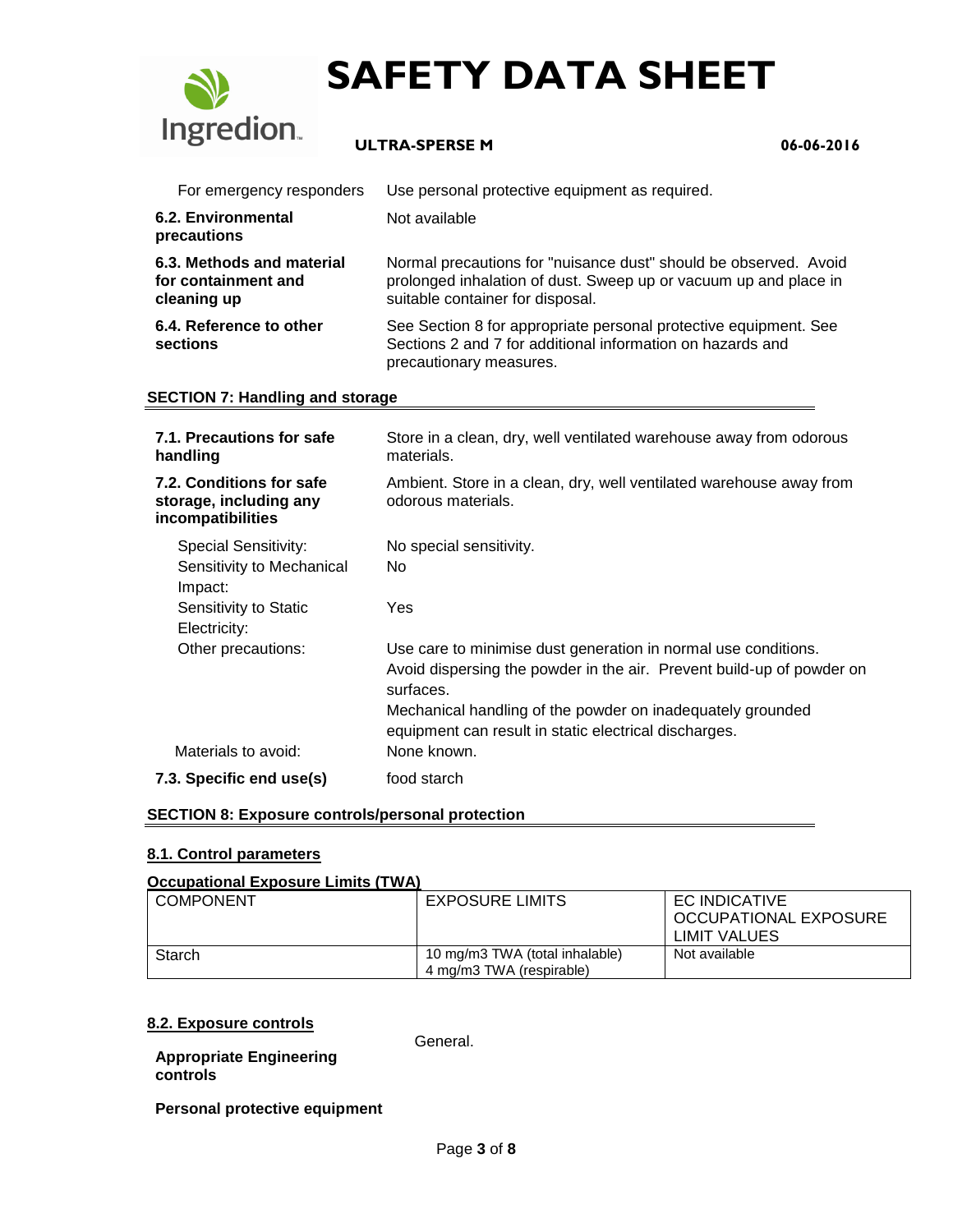

## **ULTRA-SPERSE M 06-06-2016**

| - Eye protection:                                                  | Wear safety glasses. Personal eye protection should conform to<br>EN 166.                                                                    |
|--------------------------------------------------------------------|----------------------------------------------------------------------------------------------------------------------------------------------|
| - Skin protection:<br>- Hand protection:<br>Other skin protection: | Gloves are recommended due to possible irritation. Gloves should<br>conform to EN 374.<br>Uniforms, coveralls, or a lab coat should be worn. |
| <b>Respiratory Protection:</b>                                     | Use approved dust mask.                                                                                                                      |
|                                                                    | Dust masks should conform to EN 149.                                                                                                         |
| <b>Other Protective Equipment:</b>                                 | Wash before eating, drinking, or using toilet facilities.                                                                                    |
| <b>General Hygiene Conditions:</b>                                 | Not available                                                                                                                                |
| - Thermal hazards                                                  | Not available                                                                                                                                |
| <b>Environmental exposure</b><br>controls                          | Not available                                                                                                                                |

#### **SECTION 9: Physical and chemical properties**

| 9. i. information on basic priysical and chemical properties |                   |
|--------------------------------------------------------------|-------------------|
| <b>Physical state</b>                                        | Powder.           |
| Colour                                                       | white             |
| <b>Odour</b>                                                 | Starch odour.     |
| <b>Odour threshold</b>                                       | Not available     |
| рH                                                           | Not available     |
| <b>Melting point / Freezing point</b><br>$(^{\circ}C)$       | Not available     |
| Initial boiling point and boiling<br>range                   | Not available     |
| <b>Flash point</b>                                           | Not applicable    |
| <b>Evaporation Rate</b>                                      | Not applicable    |
| <b>Flammability (solid, gas)</b>                             | No                |
| <b>Upper Flammable/Explosive</b><br>Limit, % in air          | Not applicable    |
| <b>Lower Flammable/Explosive</b><br>Limit, % in air          | Not applicable    |
| Vapour pressure at 50°C (kPa)                                | Not applicable    |
| <b>Vapour density</b>                                        | Not applicable    |
| <b>Relative Density</b>                                      | Not available     |
| Relative Density at 20° C                                    | No data available |
| Solubility(ies)                                              | Soluble           |
| <b>Partition coefficient: n-</b><br>octanol/water            | Not applicable    |
| <b>Auto-ignition temperature</b>                             | Not available     |
| <b>Decomposition temperature</b>                             | Not determined.   |
|                                                              |                   |

## **9.1. Information on basic physical and chemical properties**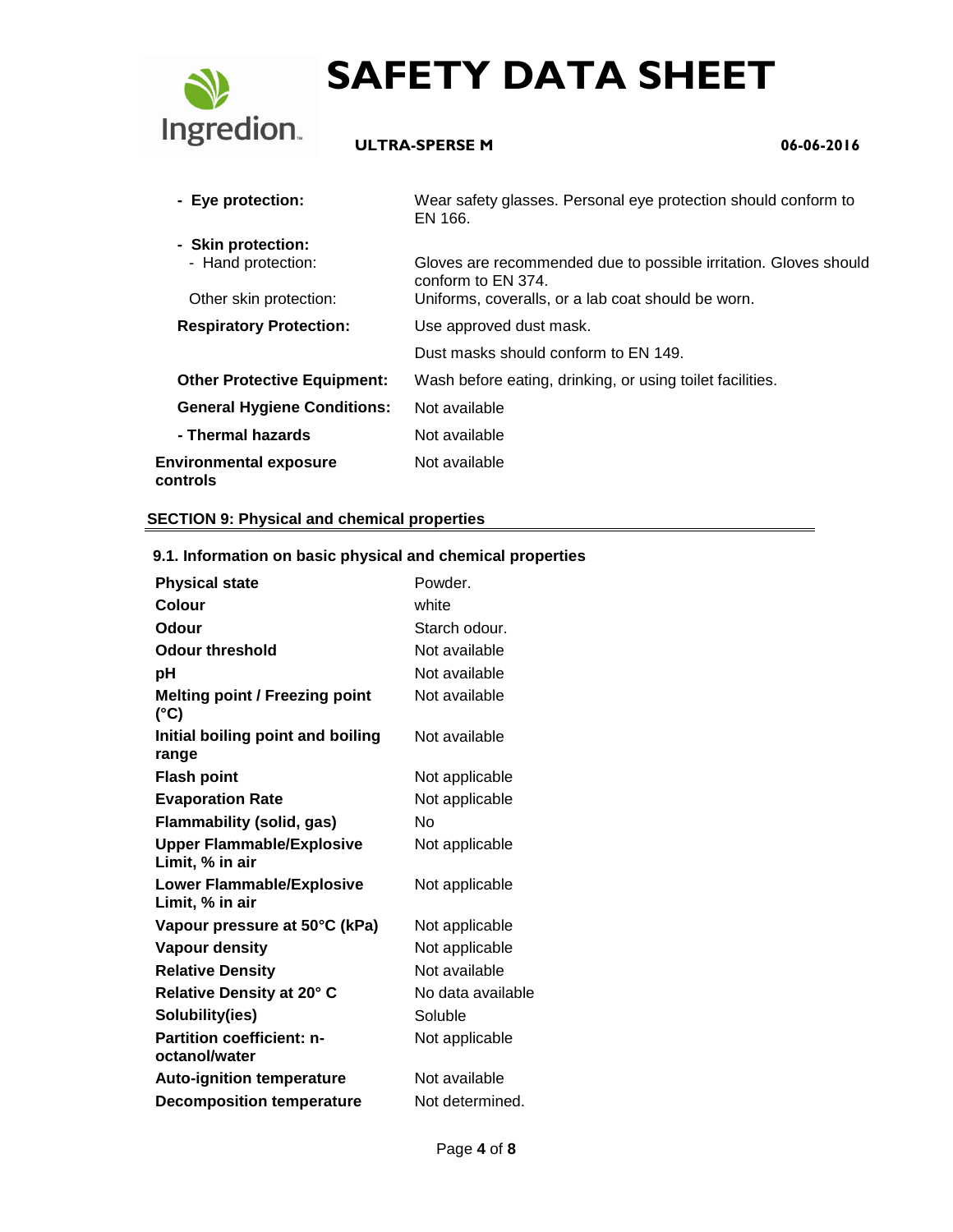

## **ULTRA-SPERSE M 06-06-2016**

| <b>Viscosity</b>                  | Not applicable |  |
|-----------------------------------|----------------|--|
| <b>Explosive Properties</b>       | Not applicable |  |
| <b>Oxidising Properties</b>       | Not applicable |  |
| 9.2. Other information            |                |  |
| <b>Solids</b>                     | Not available  |  |
| <b>Volatiles</b>                  | None           |  |
| <b>Volatile Organic Compounds</b> | Not available  |  |

#### **SECTION 10: Stability and reactivity**

| 10.1. Reactivity                            | Not expected to be reactive                                                                                                                         |
|---------------------------------------------|-----------------------------------------------------------------------------------------------------------------------------------------------------|
| 10.2. Chemical stability                    | Material is stable under normal temperatures and pressures.                                                                                         |
| 10.3. Possibility of hazardous<br>reactions | Hazardous polymerization will not occur.                                                                                                            |
| 10.4. Conditions to avoid                   | None known.                                                                                                                                         |
| 10.5. Incompatible materials                | None known.                                                                                                                                         |
| 10.6. Hazardous decomposition<br>products   | This product does not undergo spontaneous decomposition.<br>Typical combustion products are carbon monoxide, carbon<br>dioxide, nitrogen and water. |

#### **SECTION 11: Toxicological information**

#### **11.1. Information on toxicological effects**

**Acute toxicity;** Not available

#### **Skin corrosion/irritation;**

Low order of toxicity. Based on available data, the GHS classification criteria are not met.

#### **Serious eye damage/irritation;**

Particulates may scratch eye surfaces and cause mechanical irritation. Based on available data, the GHS classification criteria are not met.

## **Respiratory or skin sensitization;**

Not available

#### **Germ cell mutagenicity;** Not available

**Carcinogenicity;** Not available

**Reproductive toxicity;** Not available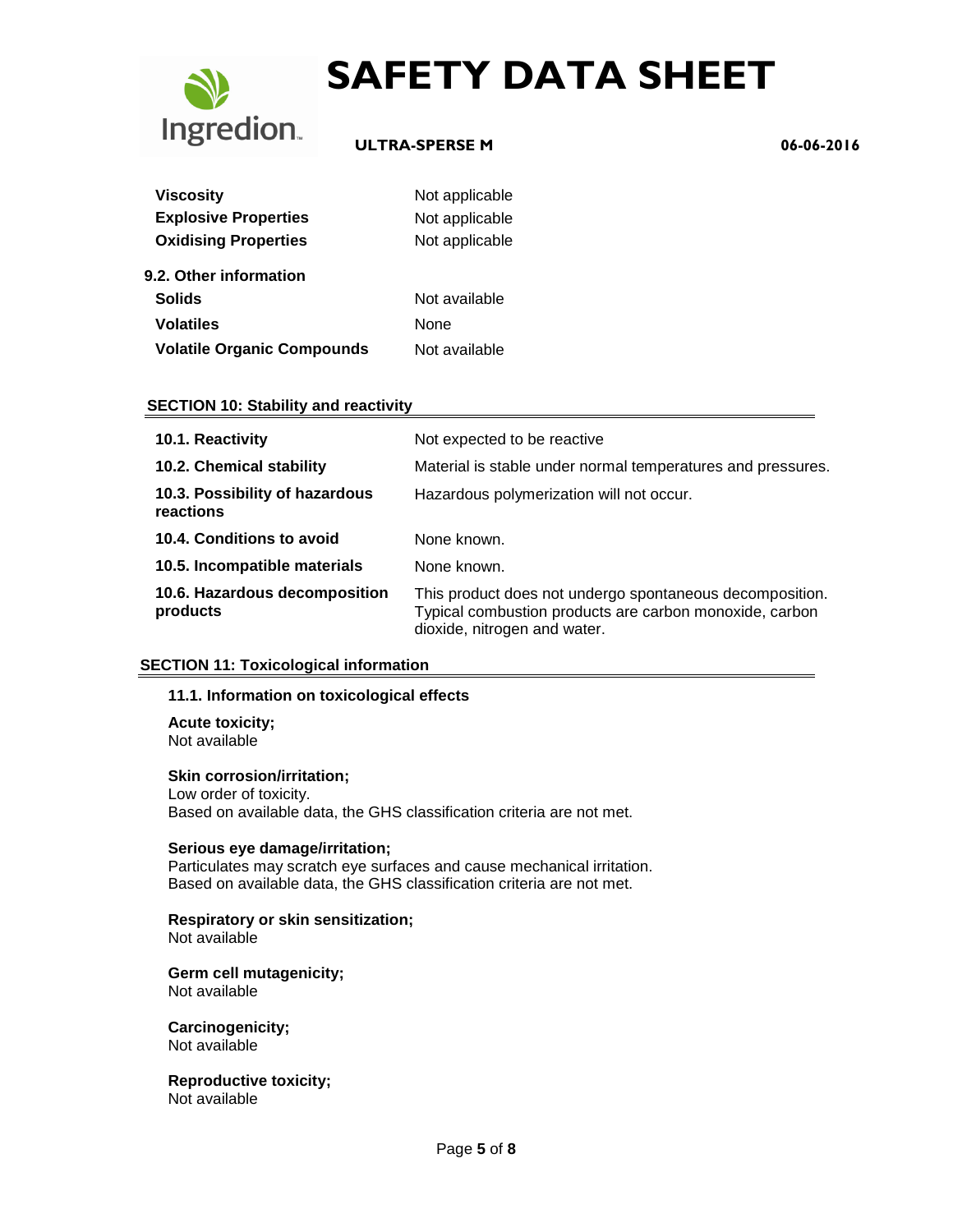

 **ULTRA-SPERSE M 06-06-2016**

**STOT-single exposure;** Not available

**STOT-repeated exposure;** Not available

**Aspiration hazard;** Not available

#### **SECTION 12: Ecological information**

| 12.1. Toxicity                              | Low, but has a BOD contribution. |
|---------------------------------------------|----------------------------------|
| 12.2. Persistence and<br>degradability      | Readily biodegradable.           |
| 12.3. Bioaccumulative<br>potential          | Low (degrades too rapidly)       |
| 12.4. Mobility in soil                      | Unknown.                         |
| 12.5. Results of PBT<br>and vPvB assessment | Not available                    |
| 12.6. Other adverse<br>effects              | Contributes to effluent BOD.     |
| 12.7. Additional<br><b>Information</b>      | Not available                    |

### **SECTION 13: Disposal considerations**

| 13.1. Waste treatment methods    |                                                                                                    |
|----------------------------------|----------------------------------------------------------------------------------------------------|
| <b>Waste Disposal Methods:</b>   | Waste disposal should be in accordance with existing Community,<br>National and local regulations. |
| <b>Empty Container Warnings:</b> | Not needed.                                                                                        |

#### **SECTION 14: Transport information**

| <b>IATA CLASSIFICATION</b>       | Not classified as dangerous. |
|----------------------------------|------------------------------|
| 14.1. UN number                  | Not Applicable               |
| 14.2. UN proper shipping name    | Not Applicable               |
| 14.3. Transport hazard class(es) | Not Applicable               |
| 14.4. Packing group              | Not Applicable               |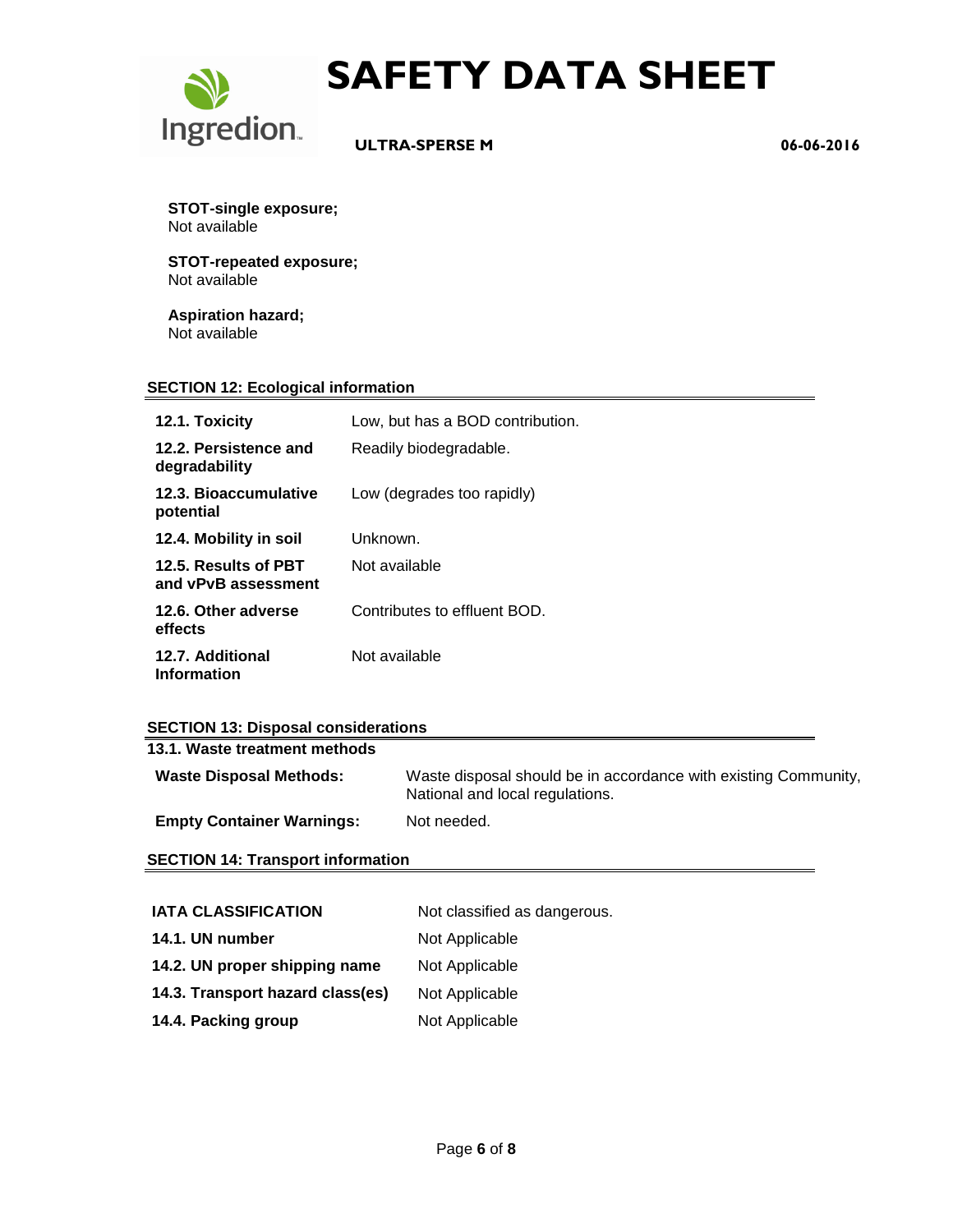

### **ULTRA-SPERSE M 06-06-2016**

| <b>IMDG CLASSIFICATION</b>                                                                 | Not classified as dangerous. |
|--------------------------------------------------------------------------------------------|------------------------------|
| 14.1. UN number                                                                            | Not Applicable               |
| 14.2. UN proper shipping name                                                              | Not Applicable               |
| 14.3. Transport hazard class(es)                                                           | Not Applicable               |
| 14.4. Packing group                                                                        | Not Applicable               |
| <b>ADR/RID</b>                                                                             | Not classified as dangerous. |
| 14.1. UN number                                                                            | Not Applicable               |
| 14.2. UN proper shipping name                                                              | Not Applicable               |
| 14.3. Transport hazard class(es)                                                           | Not Applicable               |
| 14.4. Packing group                                                                        | Not Applicable               |
| 14.5. Environmental hazards                                                                | Not available                |
| 14.6. Special precautions for user                                                         | Not available                |
| 14.7. Transport in bulk according<br>to Annex II of MARPOL73/78 and<br>the <b>IBC</b> Code | Not available                |

#### **SECTION 15: Regulatory information**

**15.1. Safety, health and environmental regulations/legislation specific for the substance or mixture**

| <b>EINECS</b>                       | Unknown.                                                                                          |
|-------------------------------------|---------------------------------------------------------------------------------------------------|
| <b>SPECIFIC PROVISIONS</b>          | Not available                                                                                     |
| 15.2. Chemical safety<br>assessment | No Chemical Safety Assessment has been carried out for<br>this substance/mixture by the supplier. |

**SECTION 16: Other information**

| <b>Abbreviations and</b>                                    | No data available |
|-------------------------------------------------------------|-------------------|
| acronyms                                                    |                   |
| <b>Key literature</b><br>references and sources<br>for data | No data available |

**Classification and procedure used to derive the classification for mixtures according to Regulation (EC) 1272/2008 [CLP]:**

| <b>Classification according to Regulation (EC) Nr.</b><br>1272/2008 | <b>Classification procedure</b> |
|---------------------------------------------------------------------|---------------------------------|
| Not available                                                       | Not available                   |